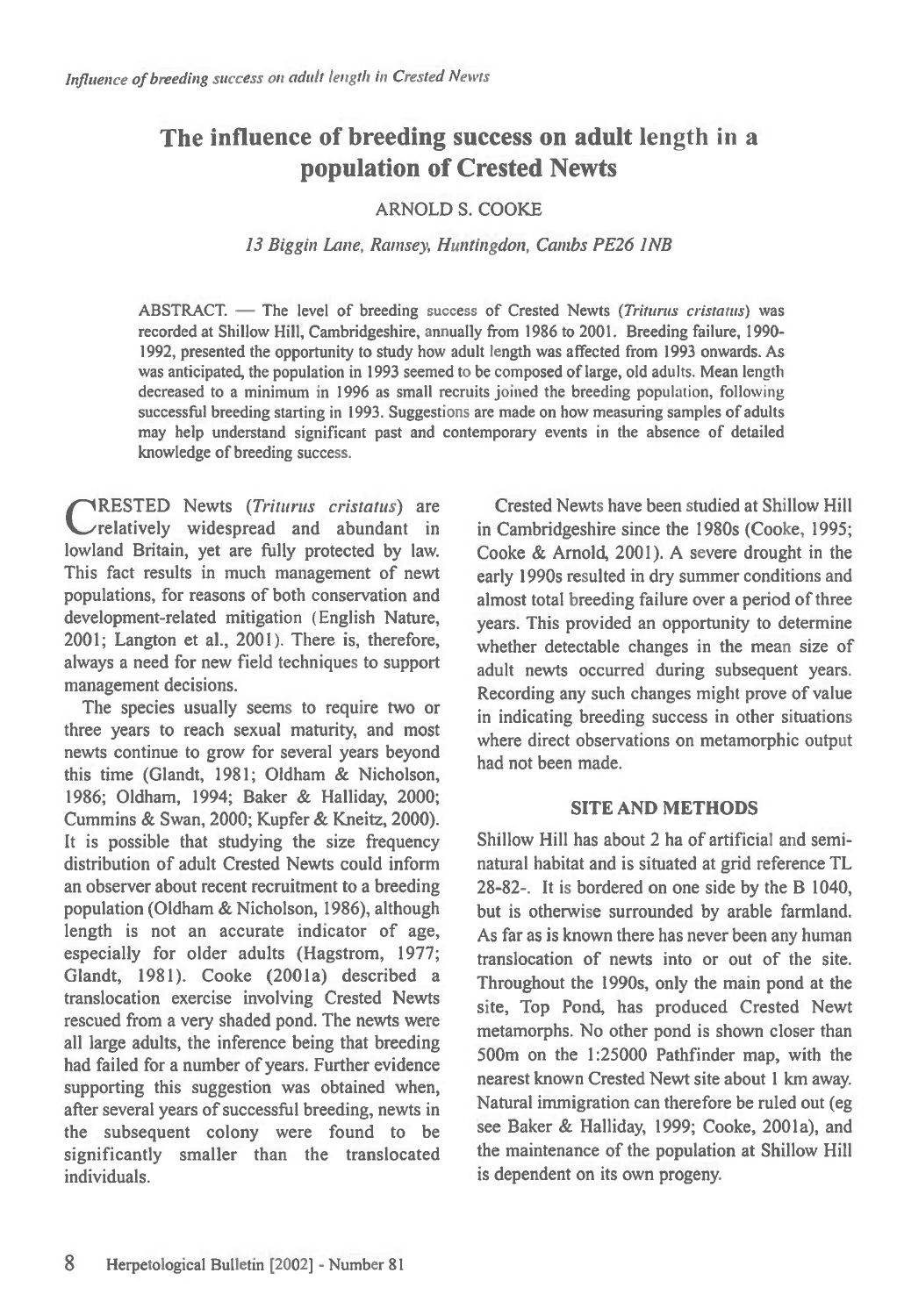*Influence of breeding success on adult length in Crested Newts* 

Providing there water in Top Pond was netted for Crest Newt larvae on f occasions dur July/August e year, 1986-2001. each metre of short 2 m sweep was m with a pond through the water aquatic vegetat towards the ed After being coun larvae were retur to the pond. method was intended

| Year | No in<br>sample         | <b>Males</b><br>Mean±SE<br>(mm) | Range<br>(mm) | No in<br>sample | <b>Females</b><br>$Mean \pm SE$<br>(mm) | Range<br>(mm) | Prop <sup>n</sup> .<br>small newts<br>in sample |
|------|-------------------------|---------------------------------|---------------|-----------------|-----------------------------------------|---------------|-------------------------------------------------|
| 1993 | 10                      | $1_{12\pm 1}$                   | $107 - 117$   | 5               | $126 \pm 3$                             | $121 - 35$    | 0.00                                            |
| 1994 | $\overline{5}$          | $1_{17\pm 2}$                   | $113 - 26$    | 6               | $126 \pm 1$                             | $122 - 30$    | 0.00                                            |
| 1995 | 13                      | $1_{12\pm 3}$                   | $95 - 126$    | 8               | $127+2$                                 | $113 - 33$    | 0.29                                            |
| 1996 | 12                      | $1_{02 \pm 1}$ *a               | $93 - 108$    | $\overline{8}$  | $1_{18\pm3*}$                           | $107 - 130$   | 0.65 <sub>bc</sub>                              |
| 1997 | $\frac{17}{2}$          | $1_{08\pm2*}$                   | $96 - 124$    | 8               | $1_{21\pm 3}$                           | $107 - 133$   | 0.60                                            |
| 1998 | $\overline{\mathbf{8}}$ | $115 \pm 3^a$                   | 104-129       | 9               | $121 \pm 2$                             | $113 - 33$    | 0.35                                            |
| 1999 | $\overline{\mathbf{3}}$ | $1_{13\pm 5}$                   | 106-123       | $\overline{6}$  | $125 + 4$                               | $108 - 137$   | 0.33                                            |
| 2000 | 18                      | $1_{14\pm 2}$                   | 103-127       | 12              | $122+2$                                 | $108 - 135$   | 0.30                                            |
| 2001 | 6                       | $1_{17\pm1}$                    | 113-123       | $\overline{7}$  | $122+2$                                 | $117 - 29$    | 0.23                                            |
|      |                         |                                 |               |                 |                                         |               |                                                 |

to provide an indication of relative larval abundance at metamorphosis (Cooke & Arnold, 2001; Cooke 2001b).

To collect a sample of breeding adults from Top Pond for measurement, a pond net was used for about 30 minutes at night once each year between 14 April and 4 May, 1993-2001. Overall length of each newt, from tip of snout to end of tail, was measured to the nearest millimetre with a ruler. Newts were then returned to the pond. Two newts had appreciably shortened tails through injury, and were not measured. In 2001, the distance from tip of snout to the rear edge of the cloaca was also recorded to compare results with those of other authors for newts of known or suspected age.

#### **RESULTS**

Netting of larvae in Top Pond showed that the drought experienced during 1990-1992 resulted in a long period of metamorphic failure not otherwise experienced during the study (Figure 1). The pond dried completely in the summers of 1990 and 1992, while its sump allowed limited metamorphosis in 1991. So the great majority of adults in 1993 must have been at least four years old; it is likely that many were five years of age, the last good year for metamorphosis being 1988.

Measurements of newts caught in 1993 and thereafter are given in Table 1. The shortest newts

**Table 1.** Total lengths of adult males and females in the yearly samples, 1993-2001. The proportion of small adults in each sample is also given (see text for method of calculation). \* significantly different from previous year by t test,  $P<0.05$ ;  $^a$  significantly different from two years before by t test, P<0.001; **b** significantly different from previous year by chi-squared test, P<0.05; significantly different from two years before by chi squared test,  $P<0.001$ .

caught in 1993 were: male 107 mm, female 121 mm. In this paper, newts shorter than these thresholds are referred to as 'small', the proposition being that these will have tended to be individuals aged three years or younger.



Figure **1.** Mean number of Crested Newt larvae netted each summer, 1986-2001.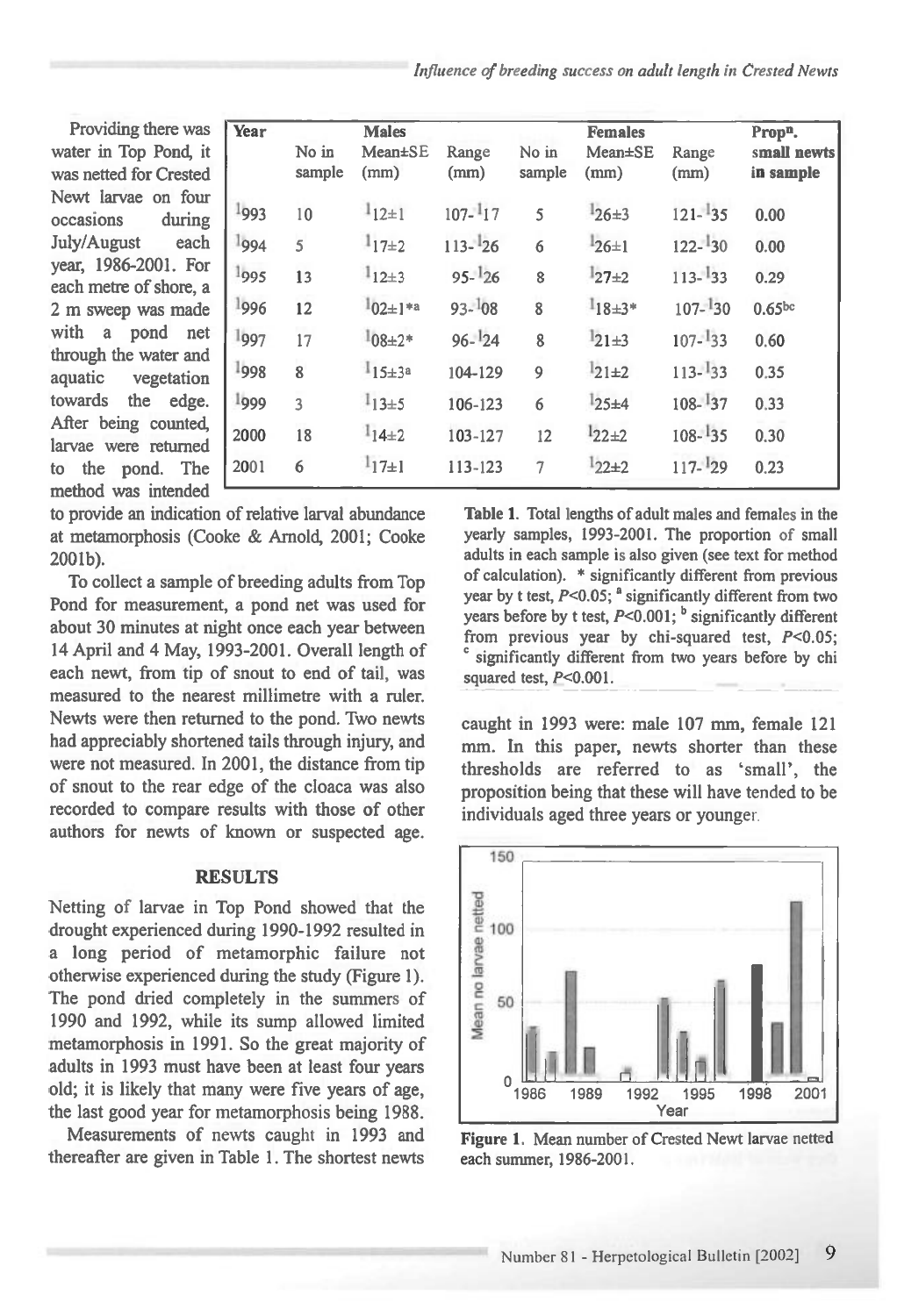In 1994, all newts in the sample were longer than these thresholds (Table 1) indicating that no individuals were returning to breed from the 1993 cohort of metamorphs (Figure 1). The increase in length between males caught in 1993 and 1994 almost reached statistical significance  $(0.05 < P < 0.1)$ , suggesting growth was continuing. By 1995, 29% of the combined sample of males and females were classified as "small", these presumably being among the first of the 1993 cohort to mature (Table 1). In 1996, the proportion of small newts increased significantly to 65%, and mean lengths of both males and females were less than previously; this influx of smaller newts will have been due to three year olds from 1993 or two year olds from 1994. After 1996, mean length increased, with a significant change being recorded for males. From 1998 to 2001, mean length was stable for both sexes and some small newts were recorded in each annual sample. The breeding failure during the isolated drought year of 1997 (Figure 1) was not translated into any discernible effect on subsequent adult body length.

Mean snout-cloaca lengths ±SE in 2001 were: large males  $70.0 \pm 1.0$  mm  $(n = 6, \text{ range } 67 - 73)$ mm); large females 72.0±1.2 mm (4, 70-75 mm); small females  $69.0 \pm 1.2$  mm  $(3, 67 - 71$  mm). No small males were caught in 2001.

Immature Crested Newts, presumably aged 1-2 years, are recorded in Top Pond during most breeding seasons (e.g. see Cooke (1995) for night count data). They tend to be more abundant during late spring and summer. Samples of newts were caught in the present study relatively early in the breeding season, and no immatures were identified among the adults examined and measured.

## **DISCUSSION**

Despite an immense amount of recent conservation and rescue work on Crested Newt populations, there is relatively little published data from Britain on the length of newts of known age during the breeding season. Oldham & Nicholson (1986) described a cohort of adults breeding for the first time in their study population in 1984; they were at least two years of age, and many were

100-110 mm in total length. This is not dissimilar to the small adults of the current study which ranged between 93 and 120 mm. One would expect, though, that growth and body size might vary considerably between individuals in different populations or between years in the same population (e.g. see Hagstrom (1977) for Swedish populations). Baker & Halliday (2000), working on males of putative age, found their snout-cloaca lengths to be greater than those recorded in 2001 for larger males at Shillow Hill e.g. for males thought to be at least four years old, mean length was 84.5 mm ( $n = 9$ , range 75-90 mm). In contrast, Cummins & Swan (2000), working at a Cambridgeshire site only 11 km from Shillow Hill, recorded virtually identical sizes to the large newts at Shillow for individuals known to be four years old: mean snout-cloaca length for males 70.5 mm  $(n = 6, \text{ range } 68 - 72 \text{ mm})$ ; females 72.7 mm  $(4, 69 -$ 76 mm).

In the study of Cummins & Swan (2000), there was no overlap in length for either sex between three year olds and four year olds. However, their sample sizes were small and they recorded growth of the same tagged individuals. In larger samples taken randomly from a population, the relationship between age and size may not be so clear cut (see Glandt, 1981; Oldham & Nicholson, 1986). While most 'small' newts at Shillow Hill may conceivably be less than four years of age, one might expect some older newts to occur in a sample of small individuals; and, conversely, some (two or) three year olds in a sample of larger newts.

While knowledge of age will aid prediction or interpretation of data, one aim of this exercise was to test a simple technique for use in the field. Unlike age determination, measurement of length is quick and easy. Data collected at Shillow Hill showed that, following three years of breeding failure during 1990-1992, length of adults was at least maintained for two years, then decreased to 1996 before increasing again. These observations are consistent with the appearance of recruits from the metamorphic cohort of 1993 initiating the reductions in mean length. Changes were more marked for males than for females.